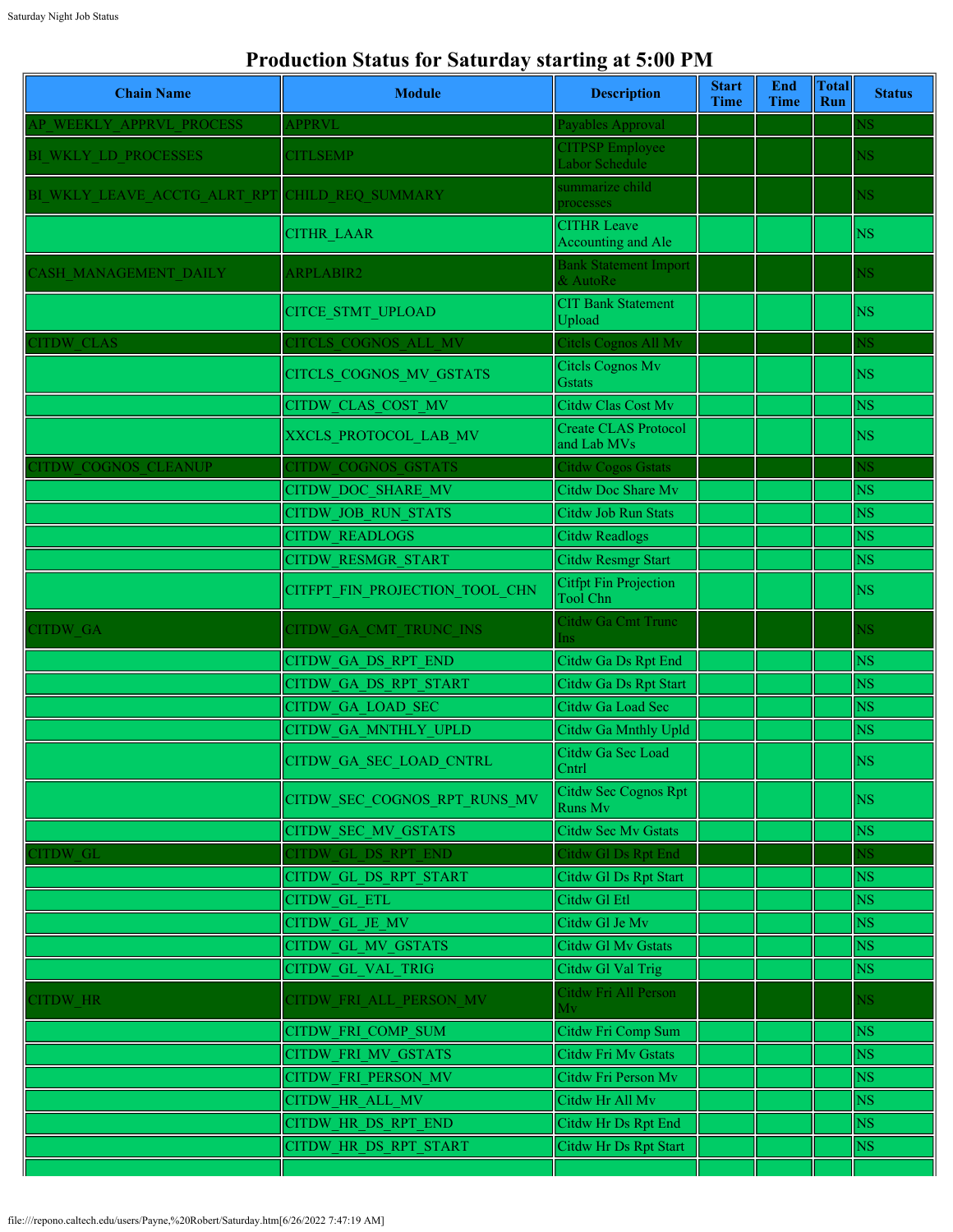|                            | <b>CITDW HR ETL</b>         | Citdw Hr Etl                                                    |                   |     | <b>NS</b>              |
|----------------------------|-----------------------------|-----------------------------------------------------------------|-------------------|-----|------------------------|
|                            | <b>CITDW HR EXT PEOPLE</b>  | Citdw Hr Ext People                                             |                   |     | <b>NS</b>              |
|                            | <b>CITDW HR MV GSTATS</b>   | <b>Citdw Hr Mv Gstats</b>                                       |                   |     | <b>NS</b>              |
|                            | CITDW HR VAL DTL TRIG       | Citdw Hr Val Dtl Trig                                           |                   |     | <b>NS</b>              |
|                            | <b>CITDW HR VAL TRIG</b>    | Citdw Hr Val Trig                                               |                   |     | <b>NS</b>              |
|                            | <b>CITDW PAYROLL ETL</b>    | Citdw Payroll Etl                                               |                   |     | <b>NS</b>              |
|                            | <b>CITDW SEC COG ROLES</b>  | Citdw Sec Cog Roles                                             |                   |     | <b>NS</b>              |
|                            | <b>CITDW SEC HR LOAD</b>    | Citdw Sec Hr Load                                               |                   |     | <b>NS</b>              |
|                            | <b>CITDW SEC LDAP USERS</b> | Citdw Sec Ldap Users                                            |                   |     | N <sub>S</sub>         |
| CITDW LD                   | CITDW GA NIH SAL CAP MV     | <b>Citdw GA NIH SAL</b><br>AP                                   |                   |     | NS.                    |
|                            | <b>CITDW LD ALL MV</b>      | Citdw Ld All Mv                                                 |                   |     | <b>NS</b>              |
|                            | CITDW LD DS RPT END         | Citdw Ld Ds Rpt End                                             |                   |     | <b>NS</b>              |
|                            | CITDW LD DS RPT START       | Citdw Ld Ds Rpt Start                                           |                   |     | <b>NS</b>              |
|                            | <b>CITDW LD ETL</b>         | Citdw Ld Etl                                                    |                   |     | <b>NS</b>              |
|                            | <b>CITDW LD MV GSTATS</b>   | Citdw Ld Mv Gstats                                              |                   |     | <b>NS</b>              |
|                            | CITDW LD SUM ETL            | Citdw Ld Sum Etl                                                |                   |     | <b>NS</b>              |
| <b>CITDW P53</b>           | EOC FOR CITDW P53           | Eoc For Citdw P53                                               |                   |     | $\overline{\text{NS}}$ |
| CITDW PO AP                | CITDW AP DS RPT END         | Citdw Ap Ds Rpt End                                             |                   |     | $_{\rm NS}$            |
|                            | CITDW AP DS RPT START       | Citdw Ap Ds Rpt Start                                           |                   |     | <b>NS</b>              |
|                            | CITDW AP ETL                | Citdw Ap Etl                                                    |                   |     | <b>NS</b>              |
|                            | CITDW AP INV LIGO MV        | Citdw Ap Inv Ligo Mv                                            |                   |     | <b>NS</b>              |
|                            | CITDW AP INV PO MV          | Citdw Ap Inv Po Mv                                              |                   |     | <b>NS</b>              |
|                            | CITDW AP MV GSTATS          | Citdw Ap Mv Gstats                                              |                   |     | <b>NS</b>              |
|                            | CITDW AP TRVL MV            | Citdw Ap Trvl Mv                                                |                   |     | <b>NS</b>              |
|                            | <b>CITDW AP VAL TRIG</b>    | Citdw Ap Val Trig                                               |                   |     | <b>NS</b>              |
|                            | <b>CITDW DEL PTA</b>        | Citdw Del Pta                                                   |                   |     | <b>NS</b>              |
|                            | <b>CITDW GA AB VAL TRIG</b> | Citdw Ga Ab Val Trig                                            |                   |     | NS                     |
|                            | CITDW GA CMN B ETL          | Citdw Ga Cmn B Etl                                              |                   |     | <b>NS</b>              |
|                            | CITDW PO DS RPT END         | Citdw Po Ds Rpt End                                             |                   |     | <b>NS</b>              |
|                            | CITDW PO DS_RPT_START       | Citdw Po Ds Rpt Start                                           |                   |     | $\overline{\text{NS}}$ |
|                            | <b>CITDW PO ETL</b>         | Citdw Po Etl                                                    |                   |     | <b>NS</b>              |
|                            | CITDW PO MV                 | Citdw Po Mv                                                     |                   |     | NS.                    |
|                            | <b>CITDW PO MV GSTATS</b>   | <b>Citdw Po My Gstats</b>                                       |                   |     | NS                     |
|                            | <b>CITDW PO VAL TRIG</b>    | Citdw Po Val Trig                                               |                   |     | N <sub>S</sub>         |
| <b>CITGMS PTA DAILY</b>    | CITGMS ALIAS DAILY UPDATE   | <b>CIT GMS PTA Daily</b>                                        | 26-JUN- 26-JUN-   | 8.5 | <b>FINISHED</b>        |
|                            |                             | <b>Thecking</b>                                                 | 00:29:02 00:37:30 |     |                        |
| CITPY ACCRUALS RUN FRIDAYS | CHILD REQ SUMMARY           | summarize child<br>processes                                    |                   |     | NS.                    |
|                            | <b>CITHR ACCRUAL</b>        | <b>CITHR Weekly</b><br>Vacation and Sick                        |                   |     | <b>NS</b>              |
|                            | <b>CITHR ACCRUALS</b>       | <b>CITHR Kronos Weekly</b><br>Leave Accr                        |                   |     | <b>NS</b>              |
|                            | CITHR_KEY_STAFF_PKG         | <b>CITHR Retirement</b><br><b>Element Automation</b><br>Process |                   |     | NS                     |
|                            | FRIDAY_CITPY_CAL_WK_TAL     | <b>CITPY Total Salary</b><br>Calculation                        |                   |     | <b>NS</b>              |
| <b>ENTRL FIN ONE A</b>     | CHECK FOR LDM CHAIN         | <b>Test Module</b>                                              |                   |     | NS.                    |
|                            | <b>CITAR OGM INTERFACE</b>  | Interface POETA from<br>AR to OGM                               |                   |     | NS.                    |
|                            |                             |                                                                 |                   |     |                        |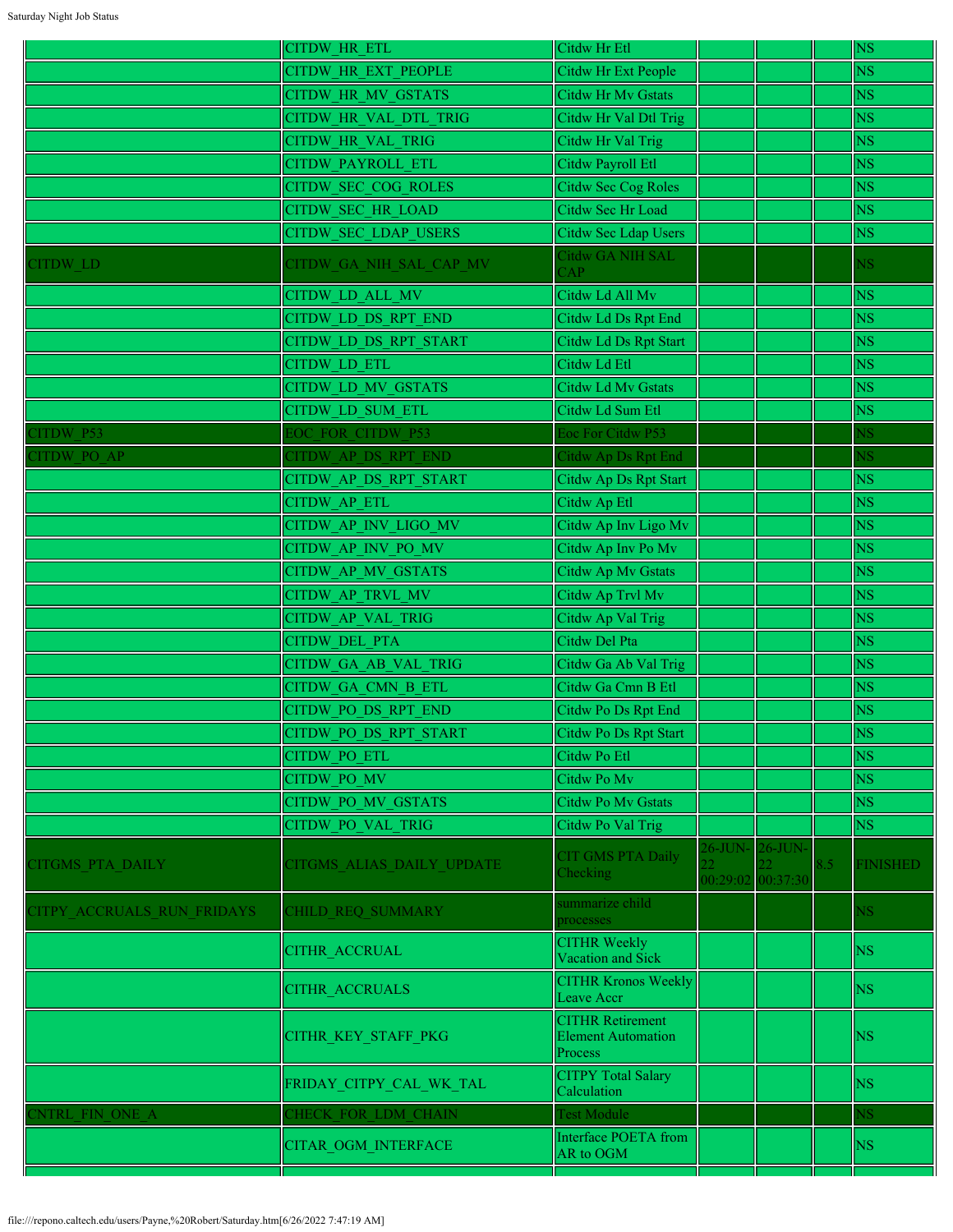| CITIC CARD TRANSACTIONS     | CITIC Campus Card<br>Transactions               | <b>NS</b> |
|-----------------------------|-------------------------------------------------|-----------|
| CITIC_INSERT_TO_PA_TRX_INT  | <b>CITIC:</b> Insert to PA<br>Transactio        | <b>NS</b> |
| CITIC LOAD PERI             | 4m CITIC: Load<br>Peripheral Charges            | <b>NS</b> |
| <b>CITIC MAIL</b>           | <b>CITIC Mail Batch</b><br>Report               | <b>NS</b> |
| CITIC_MONDAY_REPORTS        | <b>Internal Charges</b><br>Reports              | <b>NS</b> |
| CITIC_PPLANT_INTERFACE      | <b>CITIC: Physical Plant</b><br><b>IC</b> Inter | <b>NS</b> |
| CITIC_VALID_PERI            | <b>CITIC: Validate</b><br>Peripheral Cha        | <b>NS</b> |
| CITMGS_RESET_PATRX_INT_STAT | <b>CIT Reset Interface</b><br>Status fro        | <b>NS</b> |
| <b>CITPRK SBS PRC</b>       | <b>CITPRK Parking Fees</b><br><b>IC</b> Extract | <b>NS</b> |
| FIN1A_CHILD_REQ_SUMMARY     | summarize child<br>processes                    | <b>NS</b> |
| FIN CITICERR REPORTS        | Citicerr reports                                | <b>NS</b> |
| <b>GMSFCUSR</b>             | <b>GMS: Costing and</b><br>Funds Check o        | <b>NS</b> |
| PAXTRTRX_AR_RECEIPTS        | <b>PRC: Transaction</b><br>Import               | <b>NS</b> |
| PAXTRTRX_ATH                | <b>PRC: Transaction</b><br>Import               | <b>NS</b> |
| PAXTRTRX_ATHLETICS_CQP      | <b>PRC: Transaction</b><br>Import               | <b>NS</b> |
| PAXTRTRX BECKMAN            | <b>PRC: Transaction</b><br>Import               | <b>NS</b> |
| PAXTRTRX_BENEFIT_BILLING    | <b>PRC: Transaction</b><br>Import               | <b>NS</b> |
| <b>PAXTRTRX BOOKSTORE</b>   | <b>PRC: Transaction</b><br>Import               | <b>NS</b> |
| PAXTRTRX_BUSINESS_ACCTG     | PRC: Transaction<br>Import                      | <b>NS</b> |
| PAXTRTRX_BUSINESS_FINANCE   | <b>PRC: Transaction</b><br>Import               | <b>NS</b> |
| PAXTRTRX CAMPUS CARD        | <b>PRC: Transaction</b><br>Import               | <b>NS</b> |
| PAXTRTRX CHEM ADMIN         | <b>PRC: Transaction</b><br>Import               | <b>NS</b> |
| PAXTRTRX CLAS               | <b>PRC: Transaction</b><br>Import               | <b>NS</b> |
| PAXTRTRX_DINING_SERVICES    | <b>PRC: Transaction</b><br>Import               | <b>NS</b> |
| PAXTRTRX GRAD TUITION       | <b>PRC: Transaction</b><br>Import               | <b>NS</b> |
| <b>PAXTRTRX GYM</b>         | <b>PRC: Transaction</b><br>Import               | <b>NS</b> |
| PAXTRTRX_IMSS_ACS           | <b>PRC: Transaction</b><br>Import               | <b>NS</b> |
| PAXTRTRX_INFO_TECH_SVCS     | <b>PRC: Transaction</b><br>Import               | <b>NS</b> |
| PAXTRTRX_KNICB_BILLING      | <b>PRC: Transaction</b><br>Import               | <b>NS</b> |
|                             | <b>PRC: Transaction</b>                         |           |
|                             |                                                 |           |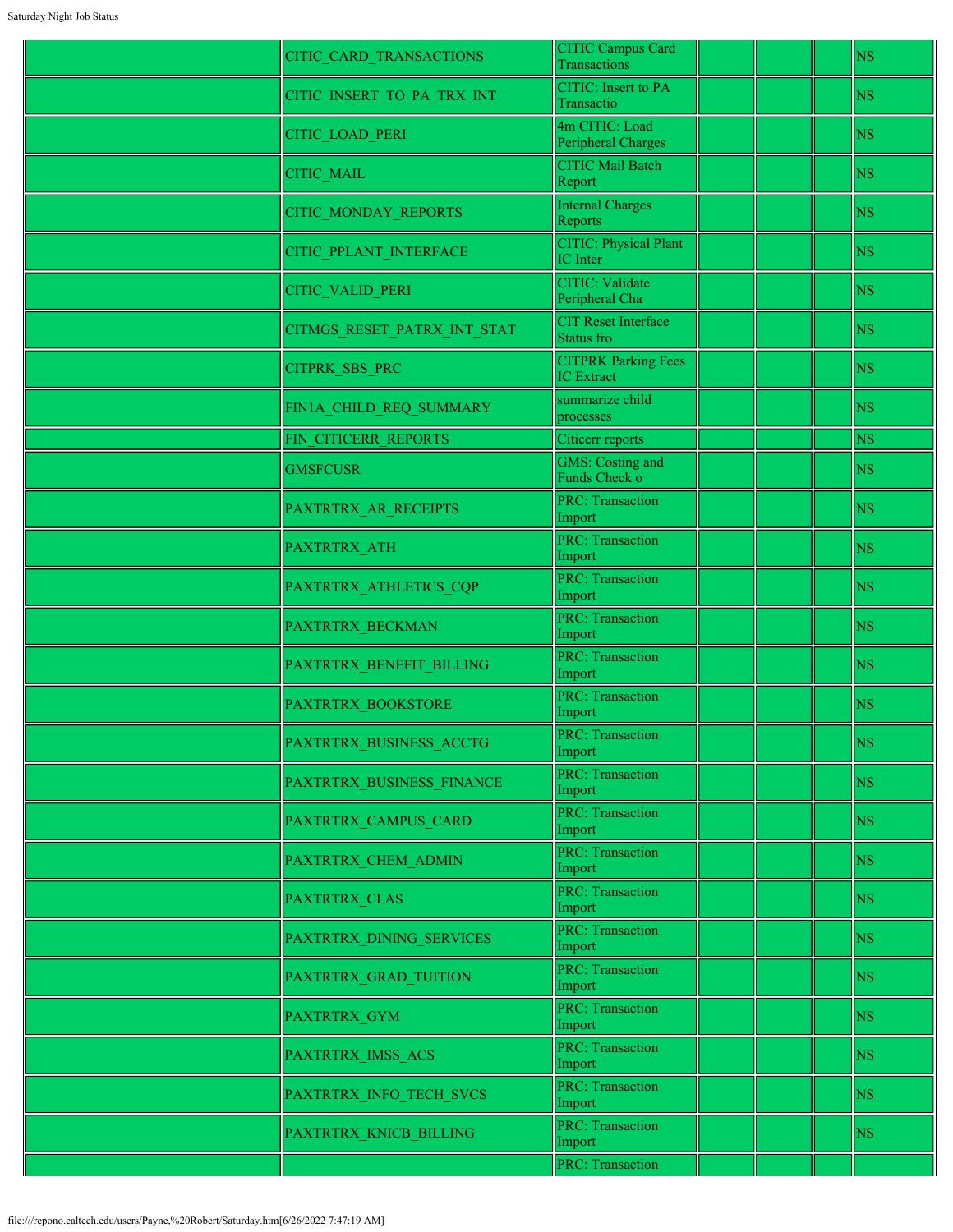|                        | <b>PAXTRTRX LIBRARY</b>      | Import                                                                                          |  | <b>NS</b>              |
|------------------------|------------------------------|-------------------------------------------------------------------------------------------------|--|------------------------|
|                        | PAXTRTRX PARK PR DED         | <b>PRC: Transaction</b><br>Import                                                               |  | <b>NS</b>              |
|                        | PAXTRTRX PHYS PLANT          | <b>PRC: Transaction</b><br>Import                                                               |  | <b>NS</b>              |
|                        | PAXTRTRX_POST_OFFICE         | <b>PRC: Transaction</b><br>Import                                                               |  | <b>NS</b>              |
|                        | <b>PAXTRTRX SBS</b>          | <b>PRC: Transaction</b><br>Import                                                               |  | <b>NS</b>              |
|                        | PAXTRTRX TELECOMMUNICATIONS  | <b>PRC: Transaction</b><br>Import                                                               |  | <b>NS</b>              |
|                        | PAXTRTRX TMT                 | <b>PRC: Transaction</b><br>Import                                                               |  | <b>NS</b>              |
|                        | PAXTRTRX_USAGE_CONTROLLER    | <b>PRC: Transaction</b><br>Import                                                               |  | <b>NS</b>              |
|                        | PAXTRTRX_USAGE_PAA           | <b>PRC: Transaction</b><br>Import                                                               |  | <b>NS</b>              |
|                        | PAXTRTRX WEB IC              | <b>PRC: Transaction</b><br>Import                                                               |  | <b>NS</b>              |
|                        | PAXTRTRX_WIC_BATCH           | <b>PRC: Transaction</b><br>Import                                                               |  | <b>NS</b>              |
|                        | <b>PAXTRTRX WIRED</b>        | <b>PRC: Transaction</b><br>Import                                                               |  | <b>NS</b>              |
|                        | <b>SBS INTERFACE GL OGM</b>  | SBS interface to GL<br>and OGM                                                                  |  | <b>NS</b>              |
| <b>ENTRL FIN ONE B</b> | <b>APPRVL</b>                | Payables Approval                                                                               |  | $\overline{\text{NS}}$ |
|                        | CITAP_CT_INVOICE_IMPORT      | <b>CITAP Cost Transfer</b><br>Invoice Interface                                                 |  | <b>NS</b>              |
|                        | CITAP_CT_INVOICE_LINE_INSERT | <b>CITAP CT Invoice</b><br><b>Line Insert</b>                                                   |  | <b>NS</b>              |
|                        | CITAP CT POST INTERFACE UPD  | <b>CITAP Cost Transfer</b><br>Post-interface Update                                             |  | <b>NS</b>              |
|                        | <b>CITAP FIX EXPND DATE</b>  | <b>CITAP Fix Future</b><br>Expenditure D                                                        |  | <b>NS</b>              |
|                        | CITAP_REMIT_EMAIL_FOR AP     | <b>CITAP Add</b><br>Disbursement Email<br><b>Address to Remit</b><br>Email                      |  | <b>NS</b>              |
|                        | CITAP_TAA_FLAG_UPDATE_PRC    | <b>CITAP Update "Track</b><br>As Asset" Flag for<br>Eligible Invoice<br>Distributions and Lines |  | <b>NS</b>              |
|                        | CITFA_APMACR_REJ             | <b>CITFA-AP</b> Invoice<br>Lines Rejected by<br><b>APMACR</b>                                   |  | <b>NS</b>              |
|                        | CITFA ASSET DETAIL REPORT    | Request Chain<br><b>CITFA ASSET DETA</b>                                                        |  | <b>NS</b>              |
|                        | CITFA ASSET INV POPULATE     | <b>CIT FA Asset Invoices</b><br>Populate                                                        |  | <b>NS</b>              |
|                        | <b>CITFA INV UPLOAD</b>      | <b>CITFA Asset Inventory</b><br><b>Upload P</b>                                                 |  | <b>NS</b>              |
|                        | CITGMS_ADL_AWARD_FIX         | <b>CITGMS Run ADL</b><br><b>Toolkit for Missing</b><br>Award Info                               |  | <b>NS</b>              |
|                        | CITGMS CT SET FLAG REPORT    | <b>CITGMS Cost Transfer</b><br><b>Set Flag Report</b>                                           |  | <b>NS</b>              |
|                        | CITGMS INV COST XFR REP      | <b>CIT-RPT Supplier</b><br><b>Invoice Cost Transfer</b><br>Rpt                                  |  | <b>NS</b>              |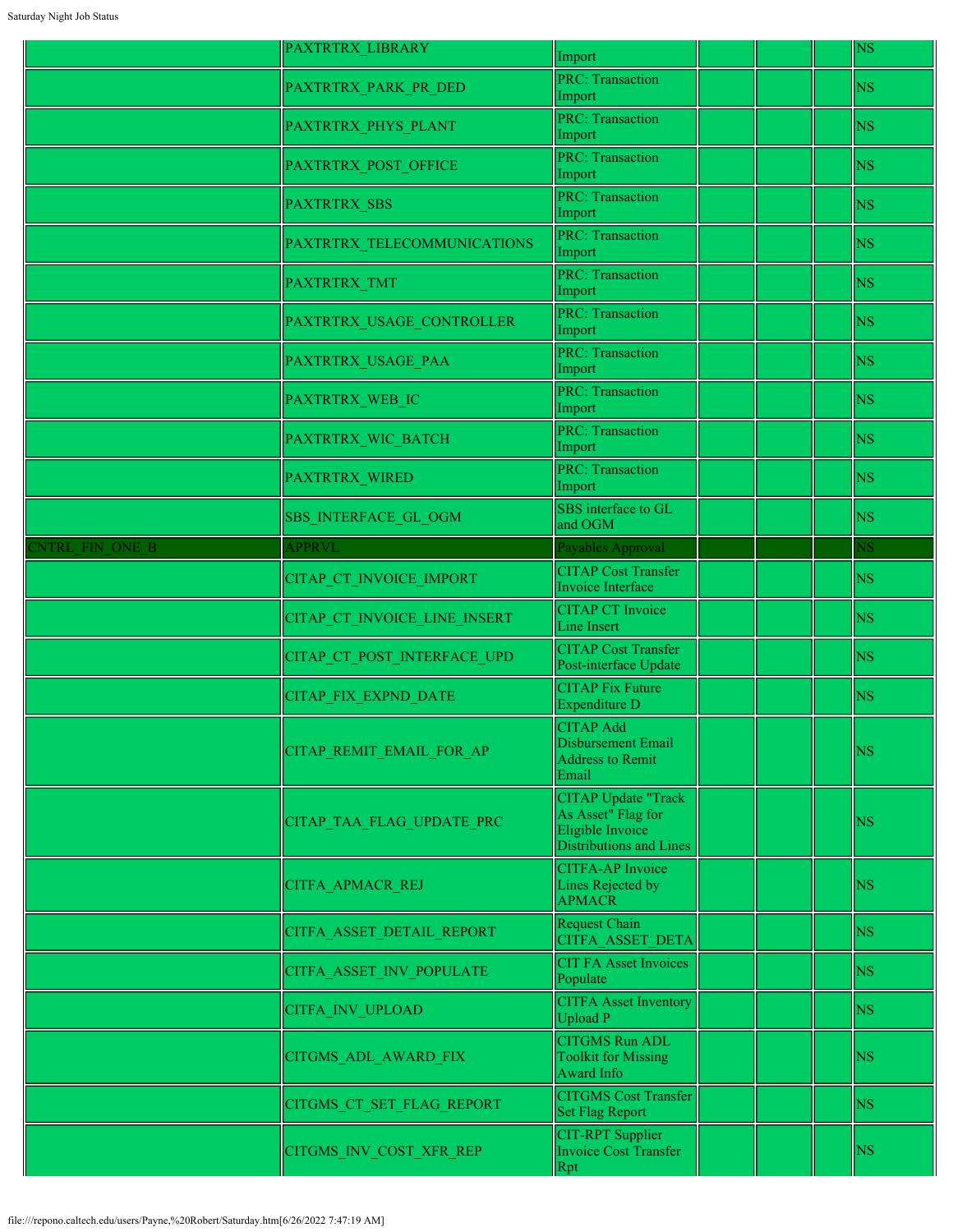|                        | <b>CITPOPOI</b>               | <b>CITPO SciQuest</b><br><b>Purchase Order</b>                   |  | <b>NS</b>              |
|------------------------|-------------------------------|------------------------------------------------------------------|--|------------------------|
|                        | CIT_FA_MAS_ADDITION_POPULATE  | <b>CIT FA Mass</b><br><b>Additions Populate</b>                  |  | <b>NS</b>              |
|                        | FIN1B_CHILD_REQ_SUMMARY       | summarize child<br>processes                                     |  | <b>NS</b>              |
|                        | FNDRSSUB234                   | <b>Mass Additions Create</b>                                     |  | <b>NS</b>              |
|                        | FNDRSSUB46                    | <b>Post Mass Additions</b>                                       |  | <b>NS</b>              |
|                        | PAAPIMP_SI                    | PRC: Interface Supplier<br>Costs                                 |  | <b>NS</b>              |
|                        | <b>PAXCPCAL</b>               | <b>PRC: Interface Assets</b><br>to Oracl                         |  | <b>NS</b>              |
|                        | <b>PAXCPGAL</b>               | PRC: Generate Asset<br>Lines for                                 |  | <b>NS</b>              |
|                        | <b>XLAACCPB</b>               | <b>Create Accounting</b>                                         |  | <b>NS</b>              |
|                        | XLAGLTRN_PAYABLES             | <b>Transfer Journal</b><br>Entries to GL                         |  | <b>NS</b>              |
|                        | <b>XLAGLTRN PURCHASING</b>    | <b>Transfer Journal</b><br>Entries to GL                         |  | <b>NS</b>              |
| <b>ENTRL FIN ONE C</b> | <b>ARACCPB</b>                | <b>Submit Accounting</b>                                         |  | $\overline{\text{MS}}$ |
|                        | CHILD REQ SUMMARY             | summarize child<br>processes                                     |  | <b>NS</b>              |
|                        | CITAR_JPMORGAN_REMITTANCE     | Citar Jpmorgan<br>Remittance                                     |  | <b>NS</b>              |
|                        | <b>CITAR ON ACCOUNT FIX</b>   | <b>CITAR Receipt On-</b><br><b>Account Balance Fix</b><br>Script |  | <b>NS</b>              |
|                        | <b>GMSTAR</b>                 | <b>GMS: Interface</b><br>Invoices to Rec                         |  | <b>NS</b>              |
|                        | <b>PARTAR</b>                 | <b>PRC: Tieback Invoices</b><br>from Rec                         |  | <b>NS</b>              |
|                        | <b>RAXMTR</b>                 | Autoinvoice Master<br>Program                                    |  | <b>NS</b>              |
|                        | <b>XLAGLTRN RECVBLS</b>       | <b>Transfer Journal</b><br>Entries to GL                         |  | <b>NS</b>              |
| CNTRL FIN THREE        | CHILD REQ SUMMARY             | summarize child<br>processes                                     |  | $\sqrt{S}$             |
|                        | CITGL_REFRESH_APEX_BALANCES   | <b>CITGL Refresh Apex</b><br><b>GL Query Balances</b>            |  | <b>NS</b>              |
|                        | <b>CITGMS REC INV</b>         | <b>CIT-RPT</b> Award and<br>Cash Collect                         |  | <b>NS</b>              |
|                        | CITGMS RPT AWARD ANALYSIS CHN | Citgms Rpt Award<br>Analysis Chn                                 |  | <b>NS</b>              |
|                        | <b>FNDGSCST</b>               | Gather Schema<br><b>Statistics</b>                               |  | <b>NS</b>              |
|                        | <b>GLLEZLSRS BB</b>           | <b>Gllezlsrs BB</b>                                              |  | <b>NS</b>              |
|                        | <b>GLLEZLSRS EXETER</b>       | <b>Gllezlsrs EXETER</b>                                          |  | <b>NS</b>              |
|                        | <b>GLLEZLSRS QUICKPAY</b>     | <b>Gllezlsrs Quickpay</b>                                        |  | <b>NS</b>              |
|                        | <b>GLPAUTOP</b>               | Program - Automatic<br>Posting                                   |  | <b>NS</b>              |
|                        | <b>GMSFCSTR</b>               | <b>GMS:</b> Costing and<br>Funds Check o                         |  | <b>NS</b>              |
|                        | <b>GMSFCUAE</b>               | <b>GMS: Update Actual</b><br>and Encumbr                         |  | <b>NS</b>              |
|                        | <b>GMSRGDR MASS</b>           | <b>GMS: Generate Draft</b><br>Revenue fo                         |  | <b>NS</b>              |
|                        |                               | <b>GMS:</b> Interface                                            |  |                        |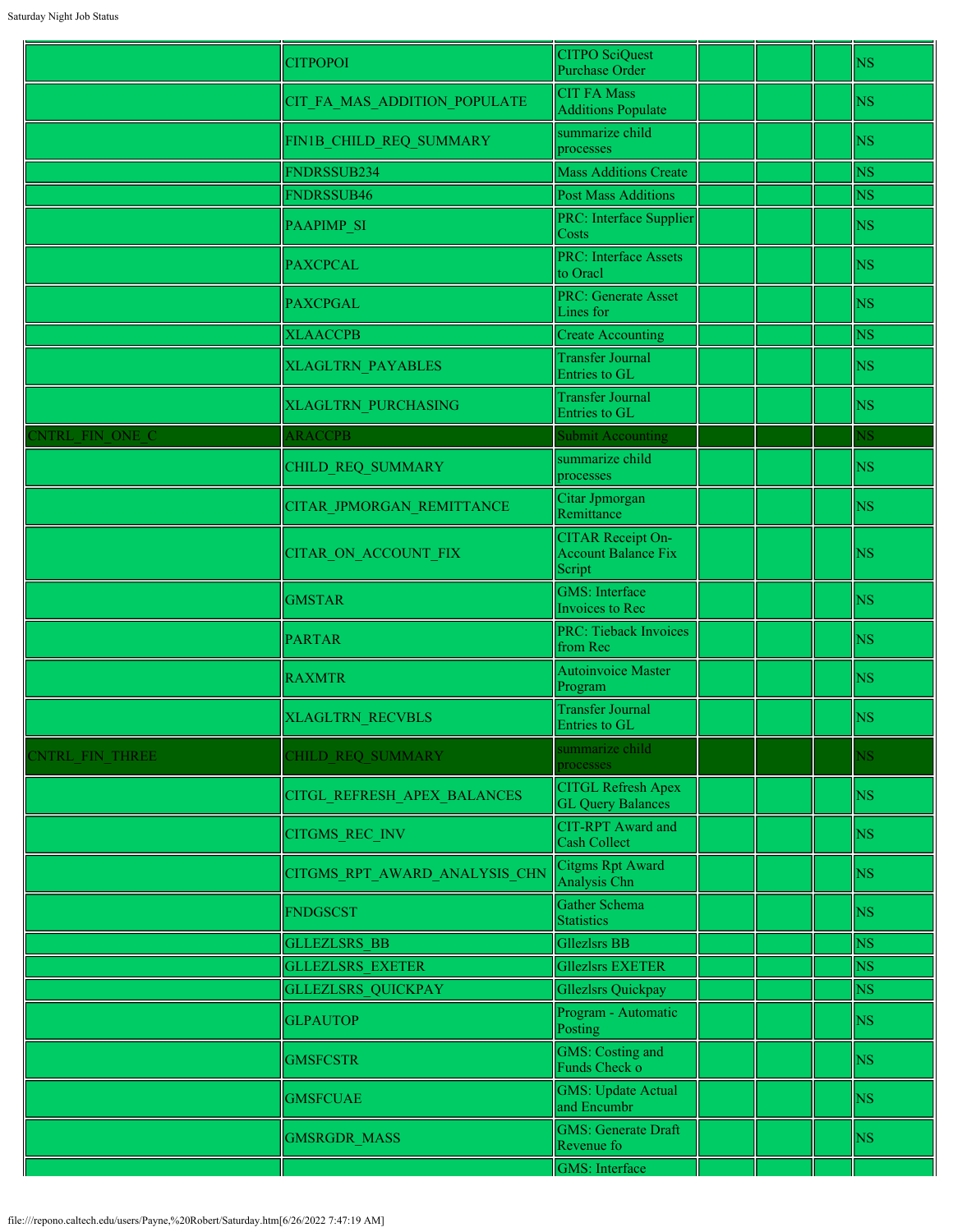|                      | <b>GMSTRGL</b>                   | Revenue to Gene                                                  |                 |  | <b>NS</b>              |
|----------------------|----------------------------------|------------------------------------------------------------------|-----------------|--|------------------------|
|                      | <b>HR FNDGTST</b>                | Gather HR Table<br><b>Statistics</b>                             |                 |  | <b>NS</b>              |
|                      | <b>PAGCAE</b>                    | <b>PRC: Generate Cost</b><br><b>Accounting Events</b>            |                 |  | <b>NS</b>              |
|                      | <b>PASDUC BURDEN</b>             | PRC: Create and<br>Distribute Bur                                |                 |  | <b>NS</b>              |
|                      | <b>PAXACCPB</b>                  | <b>PRC</b> : Create<br>Accounting                                |                 |  | <b>NS</b>              |
|                      | <b>PAXEXCPD</b>                  | <b>EXC:</b> Transaction<br><b>Exception Det</b>                  |                 |  | <b>NS</b>              |
|                      | PAXGLTRN_GMS                     | <b>PRC: Transfer Journal</b><br>Entries to GL                    |                 |  | <b>NS</b>              |
|                      | UNBILLED_RECEIV_AND_EXPEND       | Wkly-Mthly Unbilled<br>Rec-Expend                                |                 |  | <b>NS</b>              |
| <b>ENTRL FIN TWO</b> | <b>ARRXINVR</b>                  | <b>Transaction Register</b>                                      |                 |  | $\overline{\text{NS}}$ |
|                      | CITGL_NEW_PROJS_CROSS_VALID      | <b>GL New Projs And</b><br><b>Cross Validat</b>                  |                 |  | <b>NS</b>              |
|                      | CITGMS_FIX_EXPND_DATE            | <b>CITGMS Fix Future</b><br>Expenditure                          |                 |  | <b>NS</b>              |
|                      | CITPO_PTA_INS                    | <b>CITPO</b> Insert PTA<br>Records for W                         |                 |  | <b>NS</b>              |
|                      | <b>ENSURE CNTL MANAGER UP</b>    | <b>DCAA New Awards</b><br>and Projects                           |                 |  | <b>NS</b>              |
|                      | FIN TWO CHAINRUNSUMMARY          | Summarizes runtimes                                              |                 |  | <b>NS</b>              |
| DAILY FINANCE MASTER | CNTRL FIN ONE A                  | CNTRL Fin ONE A                                                  |                 |  | <b>NS</b>              |
|                      | CNTRL FIN ONE B                  | <b>CNTRL Fin ONE B</b>                                           |                 |  | <b>NS</b>              |
|                      | <b>CNTRL FIN ONE C</b>           | <b>CNTRL Fin ONE C</b>                                           |                 |  | <b>NS</b>              |
|                      | <b>CNTRL FIN THREE</b>           | <b>CNTRL Fin Three</b>                                           |                 |  | <b>NS</b>              |
|                      | CNTRL FIN TWO                    | <b>CNTRL FIN TWO</b>                                             |                 |  | <b>NS</b>              |
|                      | FNDRSSUB1938                     | <b>CITHR GymFees</b><br><b>Extract and FTP for</b><br><b>OGM</b> |                 |  | <b>NS</b>              |
| FIN CITICERR REPORTS | CITICERR ATHENAEUM               | <b>CITIC Error Report</b>                                        |                 |  | ٧S                     |
|                      | <b>CITICERR BECKMAN</b>          | <b>CITIC Error Report</b>                                        |                 |  | <b>NS</b>              |
|                      | <b>CITICERR BUSINESS FINANCE</b> | <b>CITIC Error Report</b>                                        |                 |  | <b>NS</b>              |
|                      | CITICERR CHEMISTRY ADMIN         | <b>CITIC Error Report</b>                                        |                 |  | <b>NS</b>              |
|                      | <b>CITICERR DINING SERVICES</b>  | <b>CITIC Error Report</b>                                        |                 |  | <b>NS</b>              |
|                      | <b>CITICERR IMSS ACS</b>         | <b>CITIC Error Report</b>                                        |                 |  | <b>NS</b>              |
|                      | <b>CITICERR INFO TECH SVCS</b>   | <b>CITIC Error Report</b>                                        |                 |  | <b>NS</b>              |
|                      | <b>CITICERR KNICB BILLING</b>    | <b>CITIC Error Report</b>                                        |                 |  | $_{\rm NS}$            |
|                      | <b>CITICERR LIBRARY</b>          | <b>CITIC Error Report</b>                                        |                 |  | <b>NS</b>              |
|                      | CITICERR PHYSICAL PLANT          | <b>CITIC Error Report</b>                                        |                 |  | $_{\rm NS}$            |
|                      | CITICERR TELECOMMUNICATION       | <b>CITIC Error Report</b>                                        |                 |  | <b>NS</b>              |
|                      | <b>CITICERR WEB IC</b>           | <b>CITIC Error Report</b>                                        |                 |  | <b>NS</b>              |
| FIN PAXACMPT         | PAXACMPT.1                       | PRC: Update Project<br>Summary Am                                |                 |  | $\overline{\text{MS}}$ |
|                      | PAXACMPT.2                       | PRC: Update Project<br>Summary Am                                |                 |  | <b>NS</b>              |
|                      | PAXACMPT.3                       | PRC: Update Project<br>Summary Am                                |                 |  | <b>NS</b>              |
|                      | PAXACMPT.4                       | PRC: Update Project<br>Summary Am                                |                 |  | NS                     |
|                      |                                  | <b>CITPY Update Covid</b>                                        | 25-JUN- 25-JUN- |  |                        |